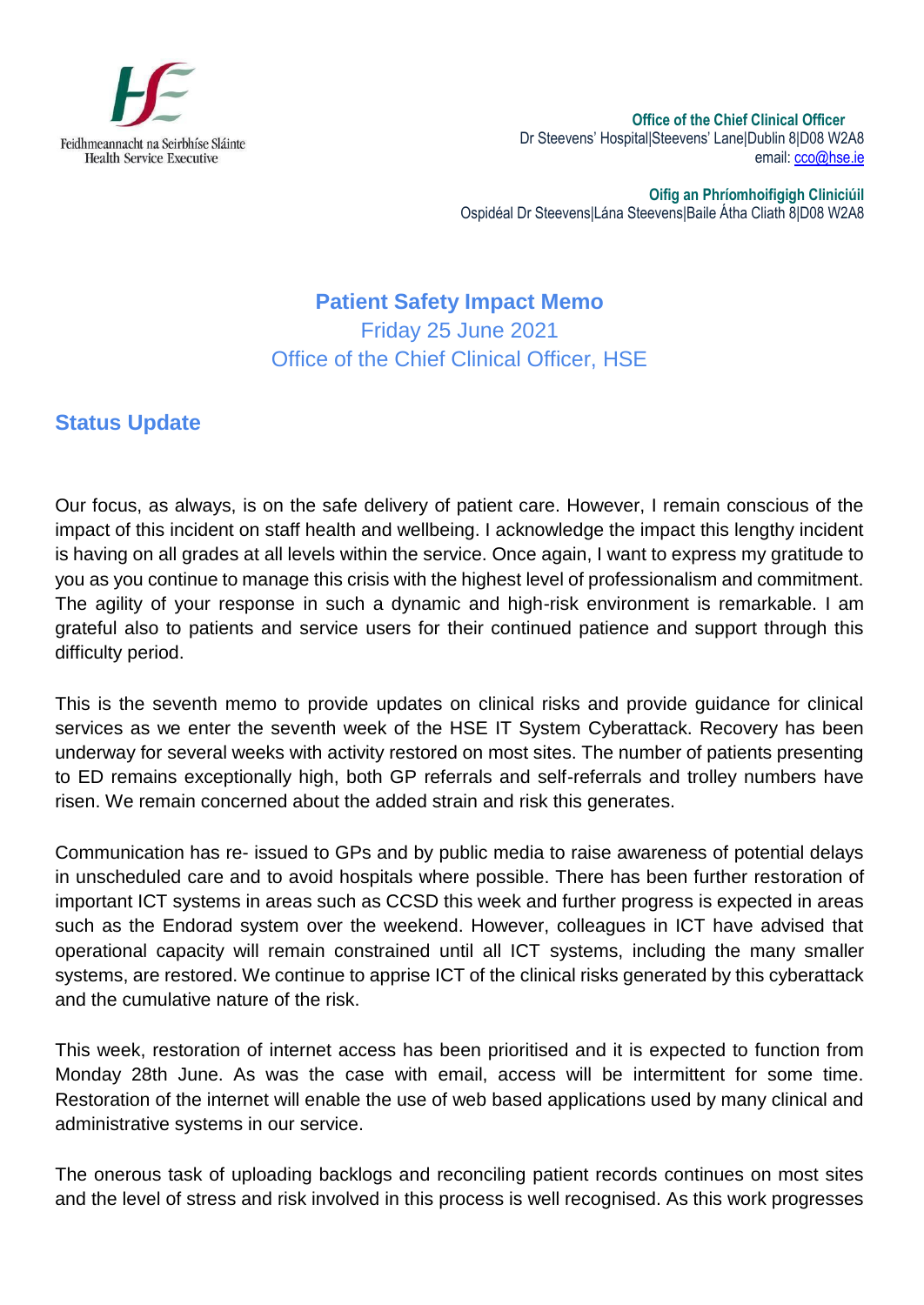evidence of incidents and near misses emerge. It is critical therefore that we continue to manage these risks to mitigate them where possible, identify, report, and manage incidents and share lessons learned to prevent recurrence. The NIMIS has been activated so you are now asked to revert to the electronic reporting system. Your commitment and creativity in developing highly innovative ways to deliver the safest possible care in extraordinarily difficult circumstances has served patients well in recent weeks.

Over the first weeks of the incident, even with these contingencies in place and with limited ICT recovery, most providers curtailed services. Scheduled care has, of necessity, now resumed in hospitals. Recovery in community services has been slower and this represents a burden on elements of the care pathway. While the level and pace of recovery remains variable, and I am grateful for your collective patience and collaboration.

## **Principles**

Advice on clinical management over the course of this incident has been underpinned by the need to prioritise patient safety and maintain critical clinical services with the lowest practical level of risk in a very difficult environment. The ICT focus has shifted to internet access, recovery of multiple smaller ICT systems, integration of major systems and community service restoration. In clinical services the focus is on management of recovery and the safe resumption of services as quickly as is practical while clearing administrative backlogs. It remains essential that this is closely monitored at service level to enable those services that can deliver scheduled care with an acceptable level of clinical risk to do so, without overburdening affiliated services. Radiology and laboratory services ability to resume activity remains limited until full internet access is restored and recovery is established. Thus, overall operational capacity will remain restricted until full connectivity is restored.

There may be some residual effects attributable to new Firewalls.

The principles are to:

- 1. Prioritise patient safety.
- 2. Protect unscheduled and urgent care.
- 3. Ensure continuation of time-critical care and treatment e.g., dialysis, surgical procedures, radiotherapy.
- 4. Ensure involuntary admissions in Mental Health Services are conducted as safely as possible.
- 5. Enable staff to work as safely as possible as we recover the usual digital support and enablement.
- 6. Reinstate services in a manner that does not threaten recovery or compromise the safe followup of patients seen during the cyberattack.
- 7. Provide meaningful communication to address patient's and other service users concerns and enable informed decision making.
- 8. Support staff and acknowledge the risks to them of operating in an environment where we begin to recover the usual information systems support.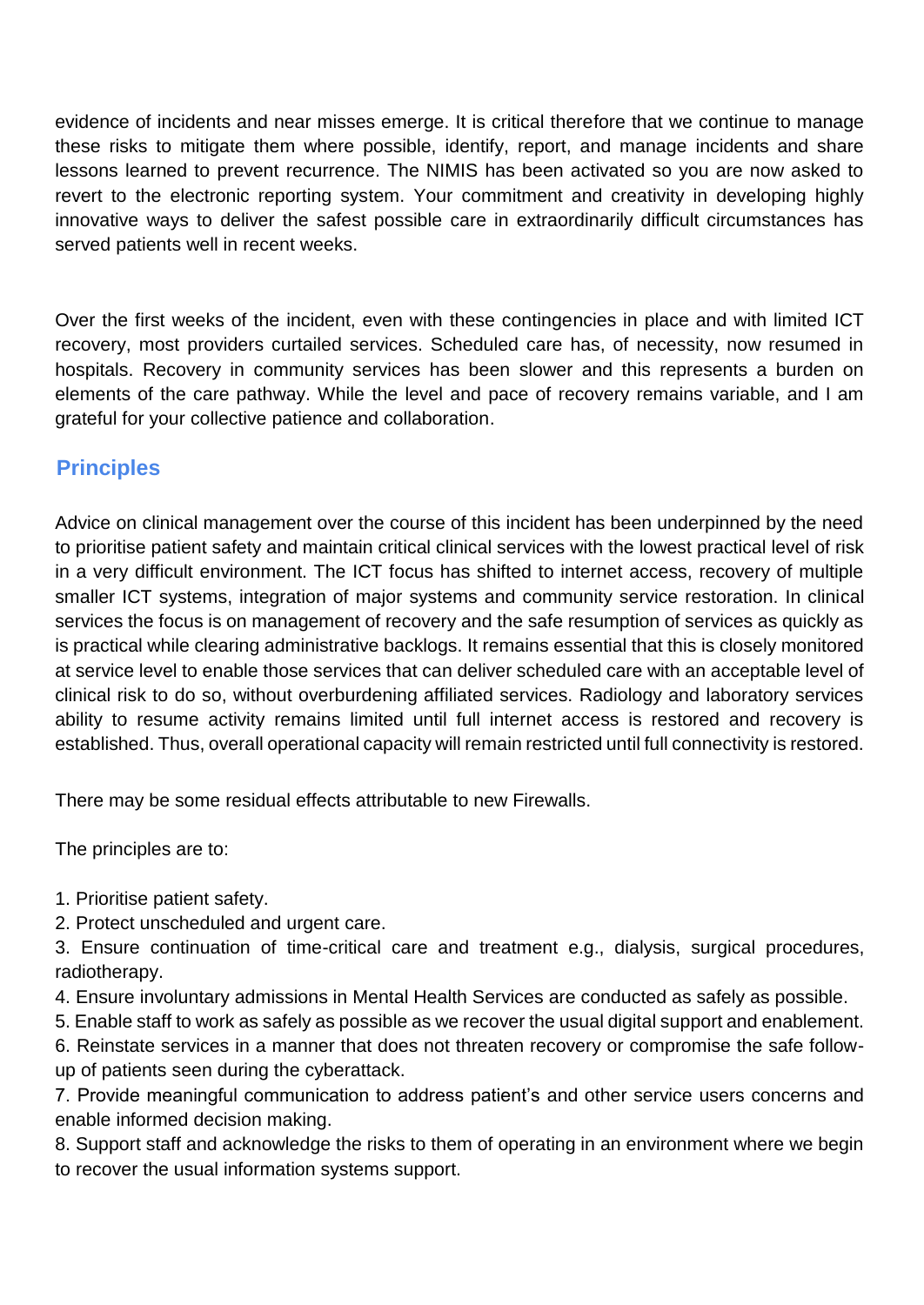## **Updated Risks**

The integrated clinical and operational risk subgroup of the National Crisis Management Team now meets each Monday and Friday to continue to guide the operational response based on clinical priority. Earlier memos described how this incident impaired access to patient records, information management systems and timely accurate diagnostic tests. As such it creates a risk to patients and service users because of inadvertent clinical error, delayed diagnosis, and delayed treatment. The cumulative effect of risks is now evident and new risks are emerging as scheduled procedures become urgent etc. Risk accrues daily as does the adverse impact on recovery. Backlogs in clinical appointments and reconciliation of patient records and investigations with originals remain an independent risk that will prolong the recovery phase of this incident placing additional pressure on our system, staff and ultimately patients.

We identified overarching clinical risks which are shared by all services inherent in the absence of current IT and digital systems six weeks ago remain active until recovery is complete:

- 1. Risk of harm to patients because of clinical errors related to lack of access to clinical notes.
- 2. Risk of harm to patients because of reduced access, delayed diagnosis, and treatment due to widespread slowing of all internal processes.
- 3. Risk of harm to patients because of severe restriction in GP access to diagnostic laboratory and radiology tests.
- 4. Risk of harm to patients because of reliance on telephone and written ordering of tests and communication of results, with risk of lost results.
- 5. Risk of harm to patients because of manual reporting with transcription errors in handwritten results.
- 6. Risk of potential breaches of GDPR, which must be managed in the context of the immediate priority of managing clinical risk to the patient.
- 7. Patient and service user fear and frustration related to uncertainty and delays which will increase as the incident progresses; and
- 8. Risk to staff of working in a high stress environment in the absence of usually IT supports.

Likewise, the specific risks for foundational services and particular patient groups remain active, albeit mitigated by substantial recovery e.g., Laboratory, Radiology and Cancer. We continue to capture additional risks and mitigations for important clinical areas e.g., Endoscopy, High Tech Infusions

## **Clinical Guidance:**

- 1. Information updates are provided on the HSE website and individual hospital websites. These are continually revised as the incident and recovery progresses and should be referred to for the most up-to-date information available.
- 2. The State Claims Agency has published guidance on their website with regards to indemnity https://stateclaims.ie/uploads/publications/State-Indemnity-Guidance\_IT-cyberattack-onthe-health-and-social-care-sector-from-14-may-2021\_21.5.21\_2021-05-21- 150239\_tytw.pdf